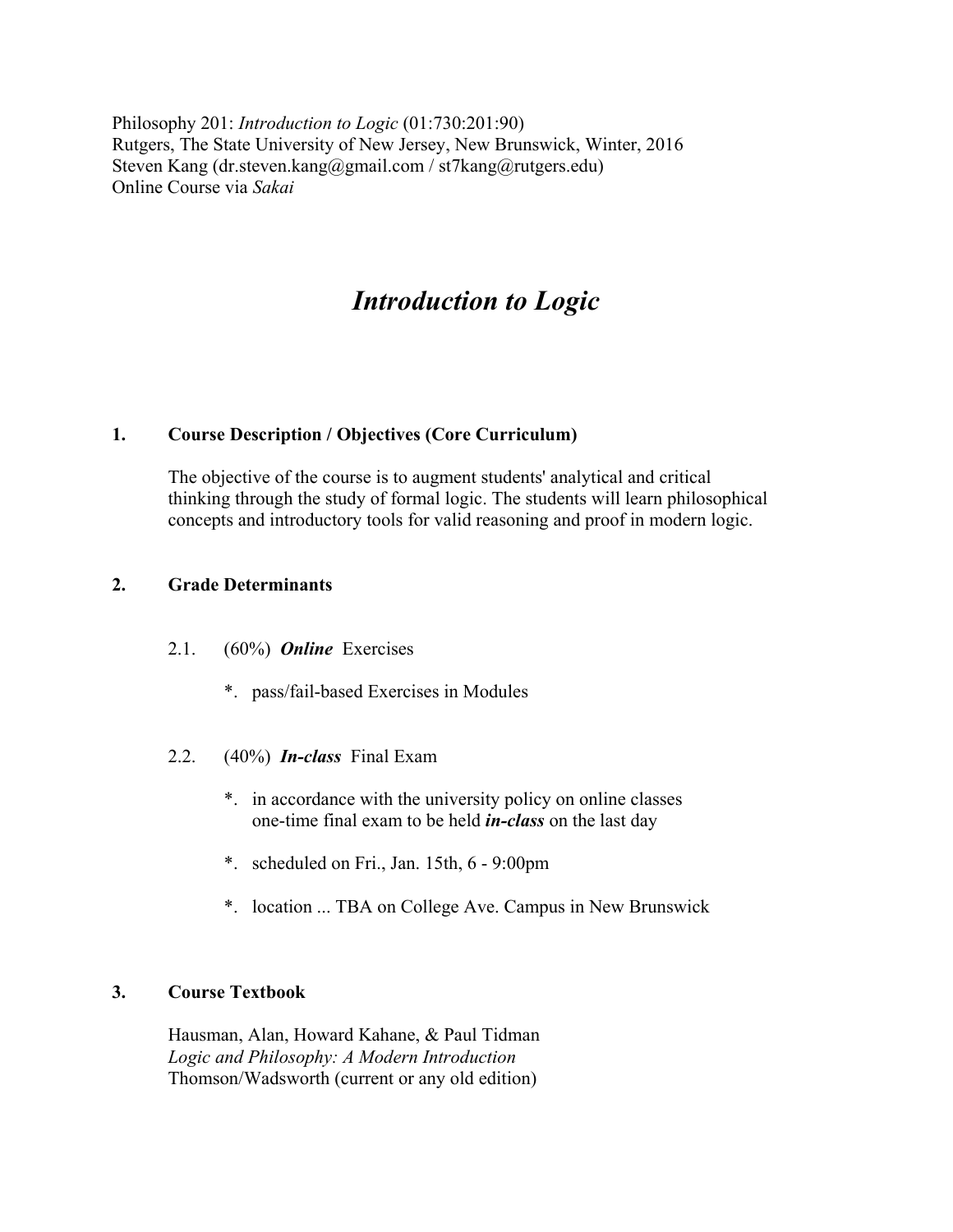## **4. Course Contents**

The whole course is divided into the following 4 parts:

- Part A. Introduction (Preliminaries)
- Part B. Semantics with Truth Tables
- Part C. Syntax with Sentential Logic
- Part D. Syntax with Predicate Logic

 This 4-part composition corresponds to the structure of the course website at Sakai, which will be further compartmentalized into a series of more than 60 *modules*.

Each module is typically comprised of the following three components:

- 1. Lecture on Video (in streaming video of MP4 file)
- 2. Reading assignment from the textbook
- 3. Exercise assignment (non-credit / for-credit with \* mark)

 These modules are hierarchically arranged in a sequential manner, so that students are to move forward to the next module when they can fully grasp the instructional contents presented in the current module. (Occasionally, students might want to review the previous modules, and indeed, they can. This is one of the great advantages of online class.)

## **5. Course Structure:** *Modus Operandi*

 The whole course is designed to let students study *online* from the start to finish via pre-recorded multimedia material. (Streaming videos in mp4 file will be made available as the main medium of course instructions, while the for-credit exercises are often made from the textbook, not to mention reading assignments.)

 On a regular basis, a set of new modules will be opened up with lectures on video, reading assignments, and the exercises (non-credit and/or for-credit). The for-credit exercises will be due by the set date and hour (after which *Sakai* will not accept any submission). They are progressively arranged so as to promote independent, steady and cumulative studies, where students may move to the next module only when they finish the studies with the current one.

 The for-credit exercises will be evaluated and given credits to on pass/fail basis. The feedback will be given to each and every for-credit exercise *individually*. It is *incumbent* upon students to check the feedback (as well as the credit status) from which to correct mistakes (if any), and to improve understandings.

 This *modus operandi* is in accordance with the fact that in order for an online course to be successful, students should study course materials in a *persistent and steady* manner.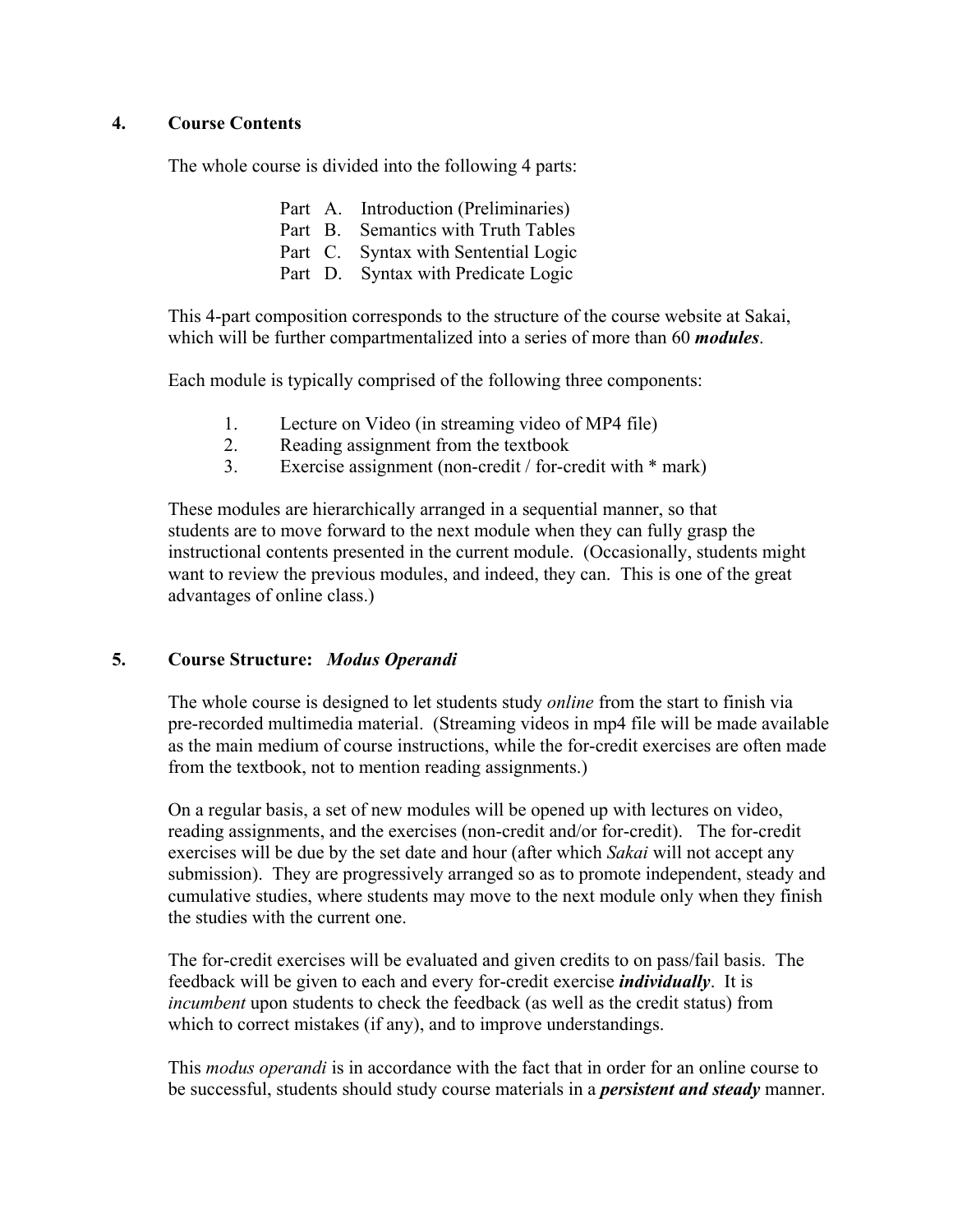Students should not expect that they might be able to absorb course materials at the last minute simply because they can be accessed at any convenient time. For that reason, students should maintain individual *self-discipline* at the utmost level. Another equally important reason is because logic as a field of study is distinctively *rigorous and cumulative*. (Students are hereby advised not to take this advice lightly at all. You will be soon overwhelmed unless you keep up with the pace of progress.)

## **6. Virtual Meetings via** *Adobe Connect*

 It is your instructor's intention to utilize a very powerful multimedia-intensive platform called *Adobe Connect* available at Sakai as a virtual space and time where we can meet (a Skype-like environment with additional features such as chatting and white board). While all the instructions are conducted in an *asynchronous* manner, this virtual meeting should be in a *synchronous* mode at a designated time where students can ask questions on real-time basis. It is an *optional* feature of *fully online* course which this class is intended to be, where students are totally liberated from spatial-temporal confines of traditional instructional environment.

 Students who want to exercise this optional feature should send an email to inform instructor of not only your intention to visit but also of *specific* questions one wants to ask principally about the last assignment (after the feedback to your for-credit exercises). There might be some IT-related hurdles to overcome to take advantage of all the state-of the-art technologies (e.g., webcam). More detailed instructions will be given via email as the course progresses. In any event, the timely email communications as the standard alternative will be quite effective as usual.

## **7. Course Website at Sakai**

Logon to Sakai with your Rutgers NetID and password at:

https://sakai.rutgers.edu/portal

Select this course:

16W Logic

 On the left column, you will find the course contents, where the aforementioned four parts are arranged hierarchically and will be made *progressively*:

| Part A. Preliminaries                |
|--------------------------------------|
| Part B. Semantics with Truth Tables  |
| Part C. Syntax with Sentential Logic |
| Part D. Syntax with Predicate Logic  |